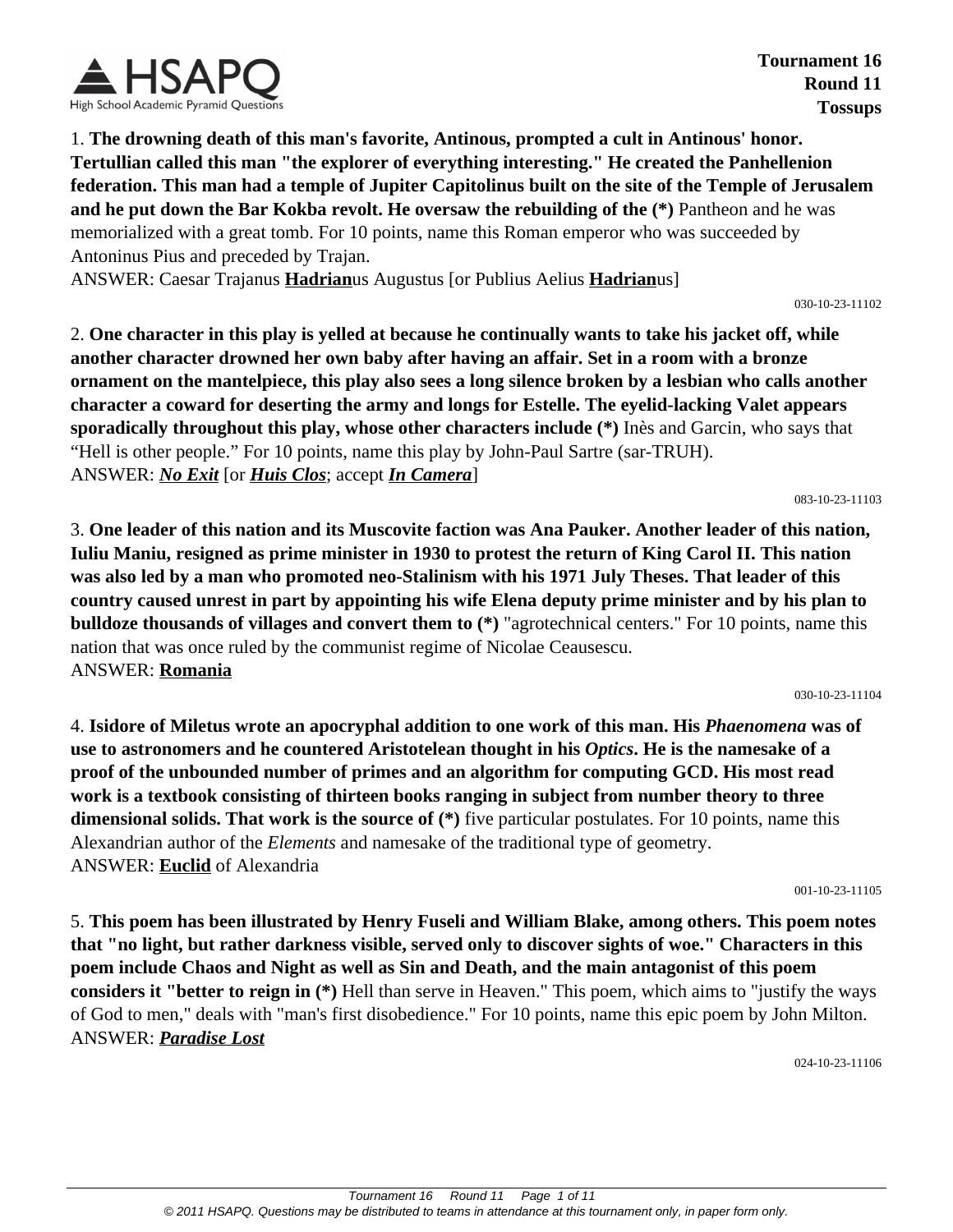6. **Along with Aegipan, this deity takes back the sinews of Zeus that had been stolen by Typhon. He tells Atreus that he can be king of Mycenae if the sun goes backwards. Along with Zeus, he receives the hospitality of Baucis and Philemon. He steals the cattle of Apollo and invents the (\*)** lyre on the first day after his mother Maia gives birth to him. His symbols include the caduceus and the winged sandals that he uses to execute his duty of messenger. For 10 points, name this Greek counterpart to Mercury. ANSWER: **Hermes**

015-10-23-11107

7. **One opera written in this language is based on the Book of Judges, and features the mezzo-soprano aria "Softly awakes my heart." In another opera written in this language, Nilakantha sings the "Bell Song," and Mallika and the title character sing the "Flower Duet." Most nineteenth century grand operas were written in this language. This language of the operas (\*)** *Lakme* and *Samson and Delilah* was also used for an opera featuring the Habanera and the Toreador Song. For 10 points, name this language used for *Carmen* by Georges Bizet. ANSWER: **French** [or **Français**]

004-10-23-11108

8. **Free stream velocity, wall shear stress, and fluid density are three parameters used to compute a constant associated with the "skin" variety of this phenomenon. A law by Coulomb and two by Amontons describe this phenomenon, which is equal to its maximum possible value in the case of impending motion. Ball and roller bearings can change a constant associated with value from the (\*)** sliding to the rolling variety. This force can be represented by the normal force times a coefficient of either the kinetic or static variety. For 10 points, identify this force exerted on a material sliding on a different material.

ANSWER: **friction**

020-10-23-11109

9. **This composer's final symphony includes two pianos, maintains a four-movement structure despite only having one break, and features a primary theme based on the** *Dies Irae***. Another piece of his features a violin playing in 2/4 time over an orchestra playing in 6/8. In addition to** *Introduction and Rondo Capriccioso* **and the "Organ" Symphony, his 3rd, this composer used xylophones to represent (\*)** "fossils" in a suite whose best known section is "Le Cygne". For 10 points, name this French composer of *Carnival of the Animals*. ANSWER: Camille **Saint-Saens**

082-10-23-11110

10. **In one game, this character must kill rival hunters Ghor, Rundas, and Gandrayda while destroying the Leviathan seeds. This warrior combats such evils as Phazon using technology from the Chozo culture, including the trademark Varia Suit. This character frequently encounters the dragon (\*)** Ridley, a high-ranking member of the Space Pirates. She is the star of the recent "Other M" as well as the three "Prime" games. For 10 points, name this video game character, a woman who uses her power suit to kill Metroids.

ANSWER: **Samus Aran** [accept either]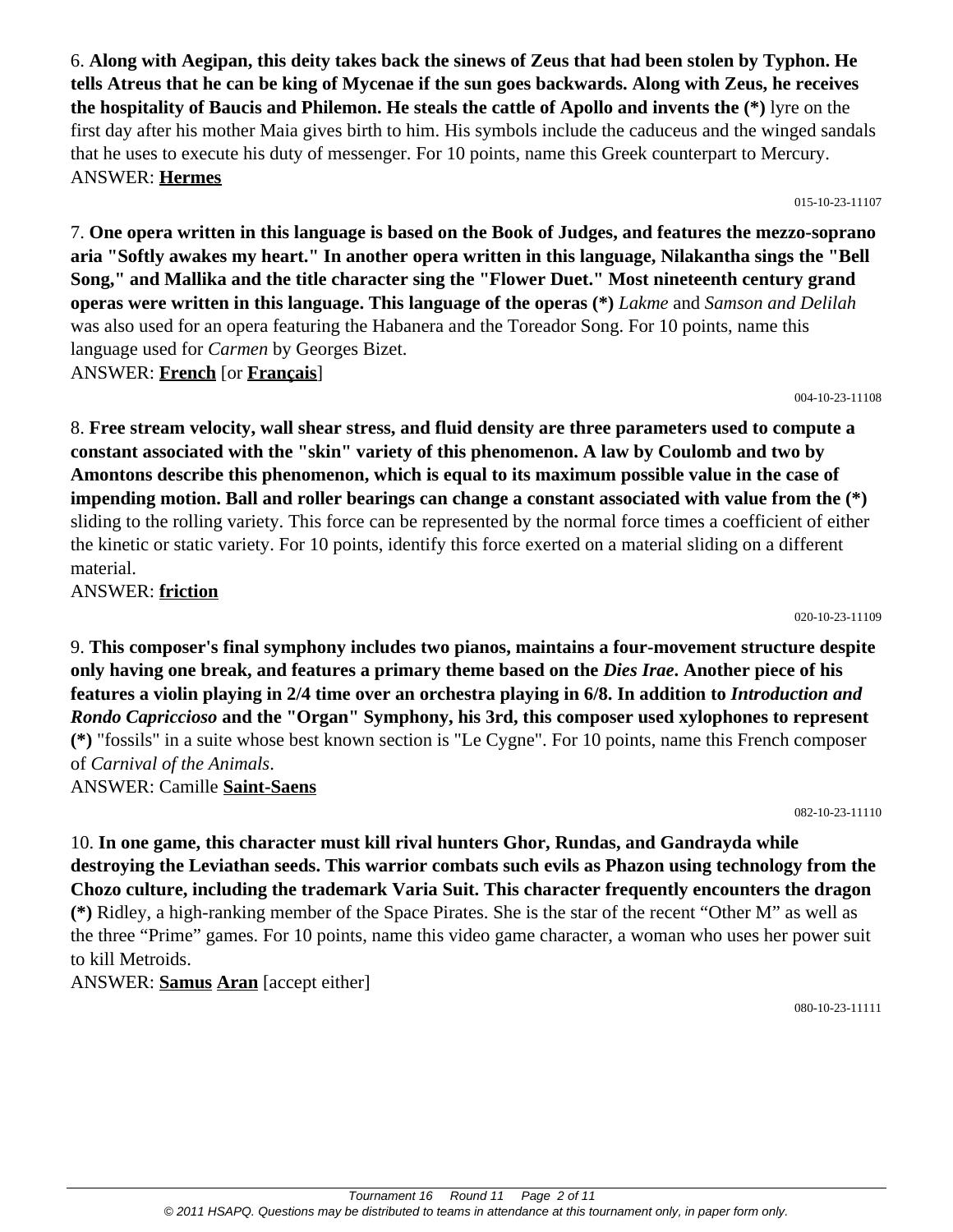11. **One member of the "pro" named predecessors to this group was the fern like, spore-bearing Archaeopteris. One division of this group has members resembling a cross between a fern and a palm known as cycads. Another division of this group, which includes the** *gingko biloba***, often exhibits (\*)** cones and needles. The seeds of this group of plants are not enclosed, thus giving them a name meaning "naked seeds." For 10 points, name this group of plants contrasted with the flowering plants or angiosperms.

ANSWER: **gymnosperm**s

12. **This man was chosen to preside over his country's Supreme Court during the administration of Ignacio Comonfort. As president, this ruler was forced to move his government north to El Paso del Norte after a coalition of three other national governments landed troops at Veracruz. This man's forces successfully captured and executed the (\*)** French puppet ruler Maximilian I. For 10 points, name this man who was in power during the Battle of Puebla fought on the fifth of May, 1862, and who was the first fully indigenous president of Mexico.

ANSWER: Benito **Juárez**

13. **This author is the subject of Colm Tóibín's novel** *The Master***. This author of the short stories "The Altar of the Dead" and "The Beast in the Jungle" wrote a novel in which Charlotte Stant has an affair with Prince Amerigo,** *The Golden Bowl***. He also created Lambert Strether, the protagonist of** *The (\*)* **Ambassadors**. He also wrote a novel whose title character is Isabel Archer and a novella whose title character dies of malaria in Rome. For 10 points, name this author of *The Portrait of a Lady* and *Daisy Miller*.

ANSWER: Henry **James**

14. **The fact that this operating system's kernel is monolithic and not micro resulted in a debate between its creators and Andrew Tanenbaum. SCO sued IBM for giving the creators of this software program part of its source code. When this operating system's kernel panics, an "oops" results. (\*)** Distributions of this operating system include Debian, Red Hat, and Ubuntu. For 10 points, name this open-source Unix-like operating system, which is named for the first name of its founder, Linus Torvalds. ANSWER: **Linux** operating system [or **Linux** kernel]

026-10-23-11115

024-10-23-11114

15. **Difficulties in using this functionality can be caused by alcoholism in Korsakoff's syndrome. A prominent researcher on this topic is Elizabeth Loftus, who often testifies on behalf of defendants in court. George Miller showed that one form of this faculty is improved by "chunking" and normally has a roughly seven-item (\*)** limit. Major world events often lead to the "flashbulb" form of, for 10 points, what function that is aided by mnemonic (neh-MON-ik) devices and has "short-term" and "long-term" varieties?

ANSWER: **memory**

019-10-23-11116

#### 026-10-23-11112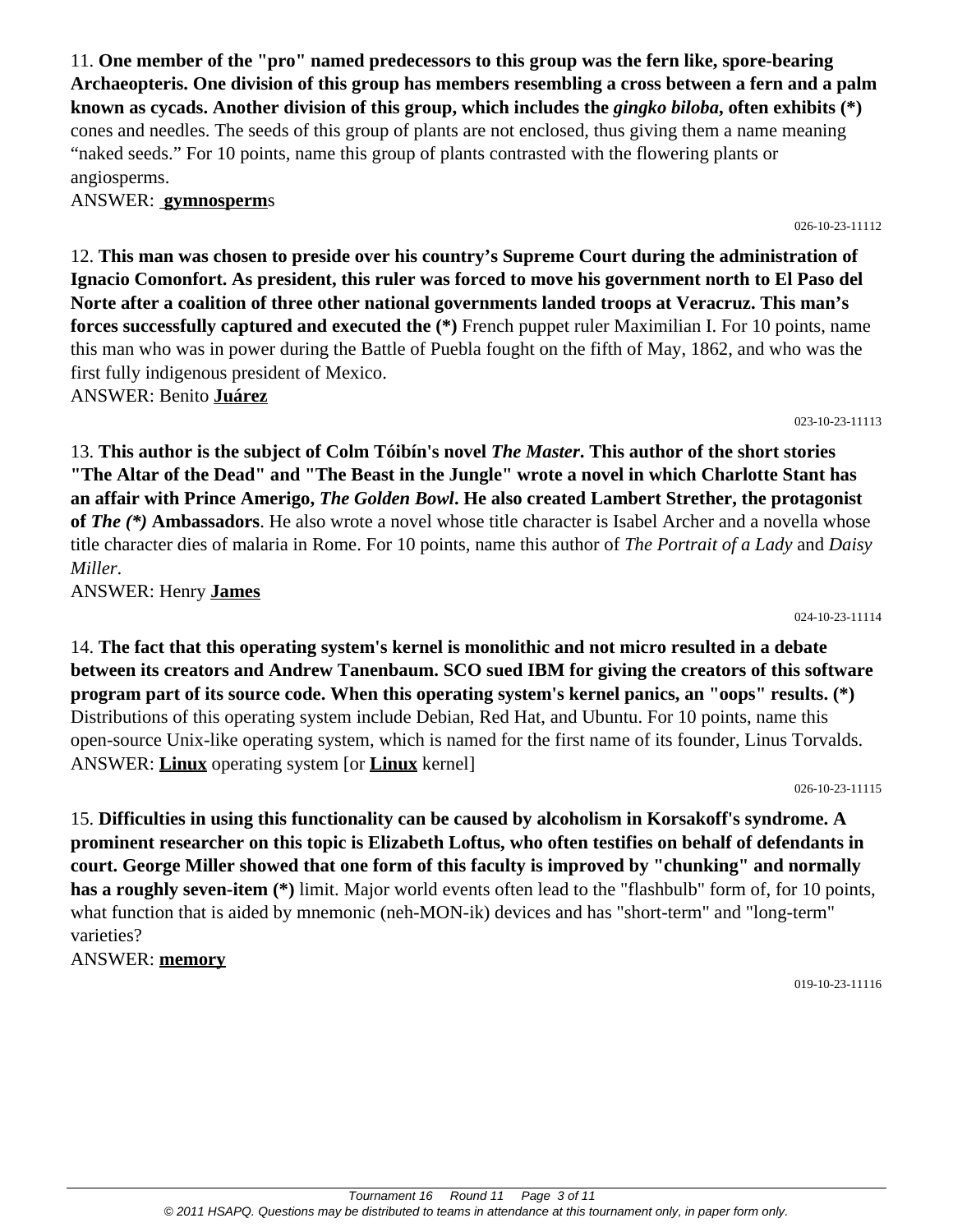16. **One man in this painting wears a striped shirt and looks outwards through the legs of another man, while in the right background a ship with two white flags heads towards the distant Morro Castle. A black man holding a rope appears in this painting, which also depicts two men in white reaching for the central figure, who gazes upward. At the front of the boat, a man with long hair is ready to plunge his (\*)** spear into the titular animal, which is attempting to eat a naked boy floating in the water. For 10 points, name this painting by John Singleton Copley.

ANSWER: *Watson and the Shark*

17. **One poem by this author exhorts its readers to "Have done with childish days- the lightly proffered laurel, the easy, ungrudged praise." Another poem describes the things that the subject must learn to "be a man, my son," and begins most lines with the same conjunction. In a third poem, published in** *Barrack-Room Ballads***, the narrator exclaims, "You're a (\*)** better man than I am, Gunga Din!" For 10 points, name this author of poems celebrating British expansionism, such as "The White Man's Burden."

ANSWER: Joseph Rudyard **Kipling**

18. **A group known as the Locofocos opposed this organization, whose final resurgence was put down by Herbert Lehman. This group's first leader, or Grand Sachem, was William Mooney. This group took its name from the leader of a (\*)** Lenape tribe. Presidential nominee Al Smith rose to power with the help of this organization. This organization was significantly weakened during the administration of Fiorello La Guardia. During the mid 1800's, this group was dominated by Boss Tweed. For 10 points, name this political machine that long controlled New York City politics.

ANSWER: **Tammany Hall** [or **Society of St. Tammany**; or **Sons of St. Tammany**]

064-10-23-11119

19. **One section of this river is known as the "Sea of the Mountains" in Arabic and joins another section at Lake No. The Kiira Power Station lies on this river, as does the Merowe Dam, and cities on this river include Juba and Jinja. One tributary of this river has its origin at Lake Tana, and meets another tributary near (\*)** Khartoum. There are crossings of this river at Luxor and Aswan. For 10 points, name this African river whose main tributaries are the White and the Blue. ANSWER: **Nile** River

024-10-23-11120

20. **The event celebrated in this holiday fulfilled the prophecy made in Joel 2:28-29. On this holiday, churchgoers wear red clothing, and roses are sometimes scattered from the ceiling. Celebrated on Whitsunday, this holiday commemorates an event in which 3,000 people were baptized after tongues of (\*)** flame appeared over the apostles' heads, allowing them to speak in tongues. For 10 points, name this festival celebrated fifty days after Easter. ANSWER: **Pentecost**

080-10-23-11121

001-10-23-11122

21. **Komatiites are rocks derived from this layer during the early part of the Earth's history. The bottom of an ophiolite is made of material from this layer. Its upper regions is dominated by peridotite and olivine, but the lower part of this layer is dominated by magnesium silicate perovskite. Upwellings of high temperature rock from this region are called its namesake (\*)** plumes. The asthenosphere is located withing this layer and its upper boundary is the Moho. For 10 points, name this layer of the Earth between the crust and upper core. ANSWER: **mantle**

083-10-23-11117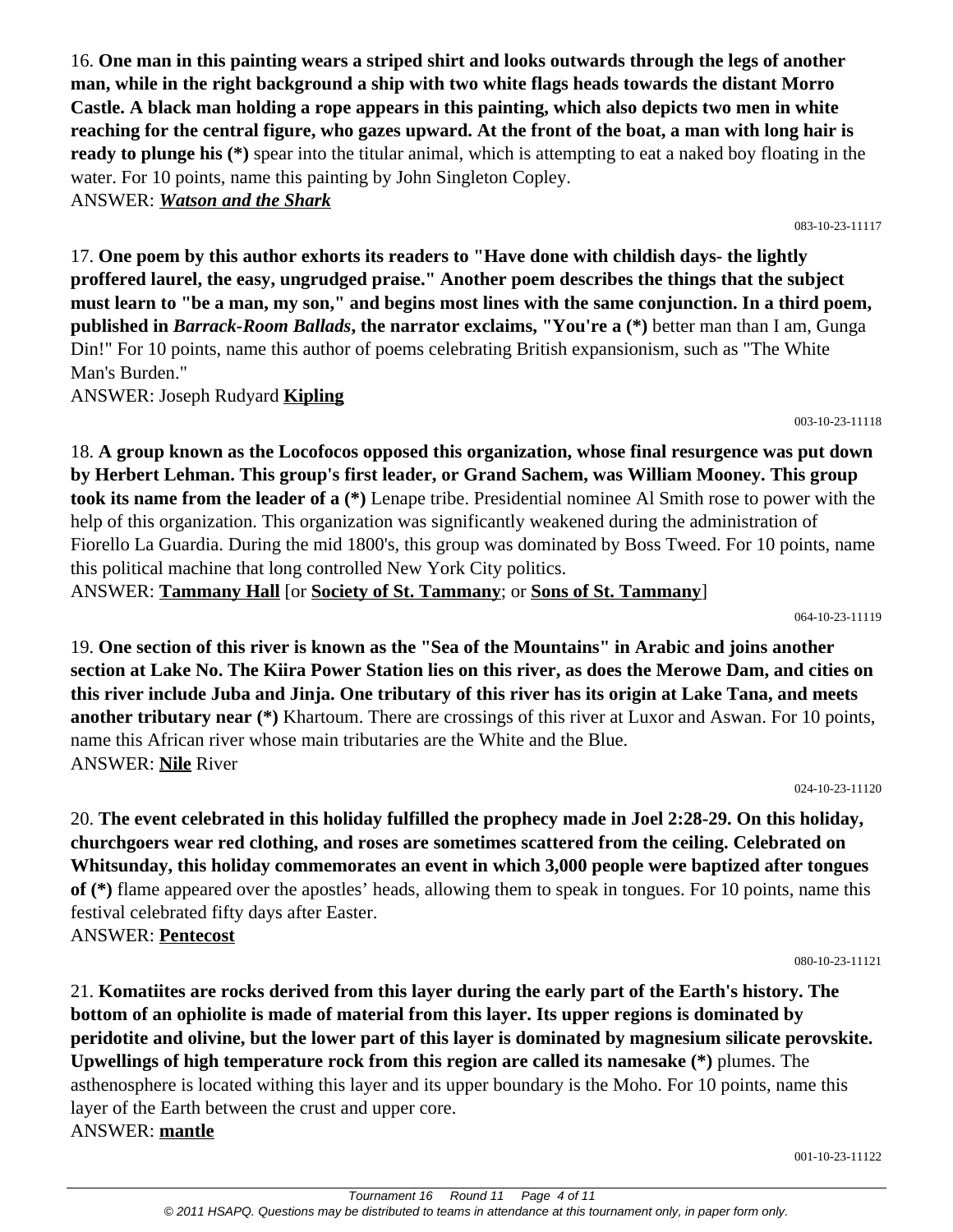22. **A gold and black tapestry hangs on the right side of this painting, which also depicts a potted plant on a ledge in the background. In front of that tapestry, a woman with a dress slung over her shoulder looks down at a girl searching through a chest. The titular figure of this work lies in front of a green curtain holding a flower while a small dog sleeps at her feet. The basis for Édouard Manet's (\*)** *Olympia*, this painting depicts a nude woman lying on a couch and is meant to represent the Greek goddess of love. For 10 points, name this painting by Titian. ANSWER: *Venus of Urbino* [or *La Venere di Urbino*]

083-10-23-11123

23. **This ruler agreed to protect Protestants in the Netherlands in the Treaty of Nonsuch. On the advice of William Cecil, this ruler passed a number of moderate Protestant measures, such as issuing the 39 Articles. This monarch survived the Babington Plot with the help of Sir Francis Walsingham. She commissioned Sir Francis (\*)** Drake to attack the Spanish port of Cadiz, delaying the arrival of the Spanish Armada. For 10 points, name this successor of Mary Tudor who was the Queen of England from 1558 to 1603.

ANSWER: **Elizabeth I** of England [prompt on **Elizabeth**]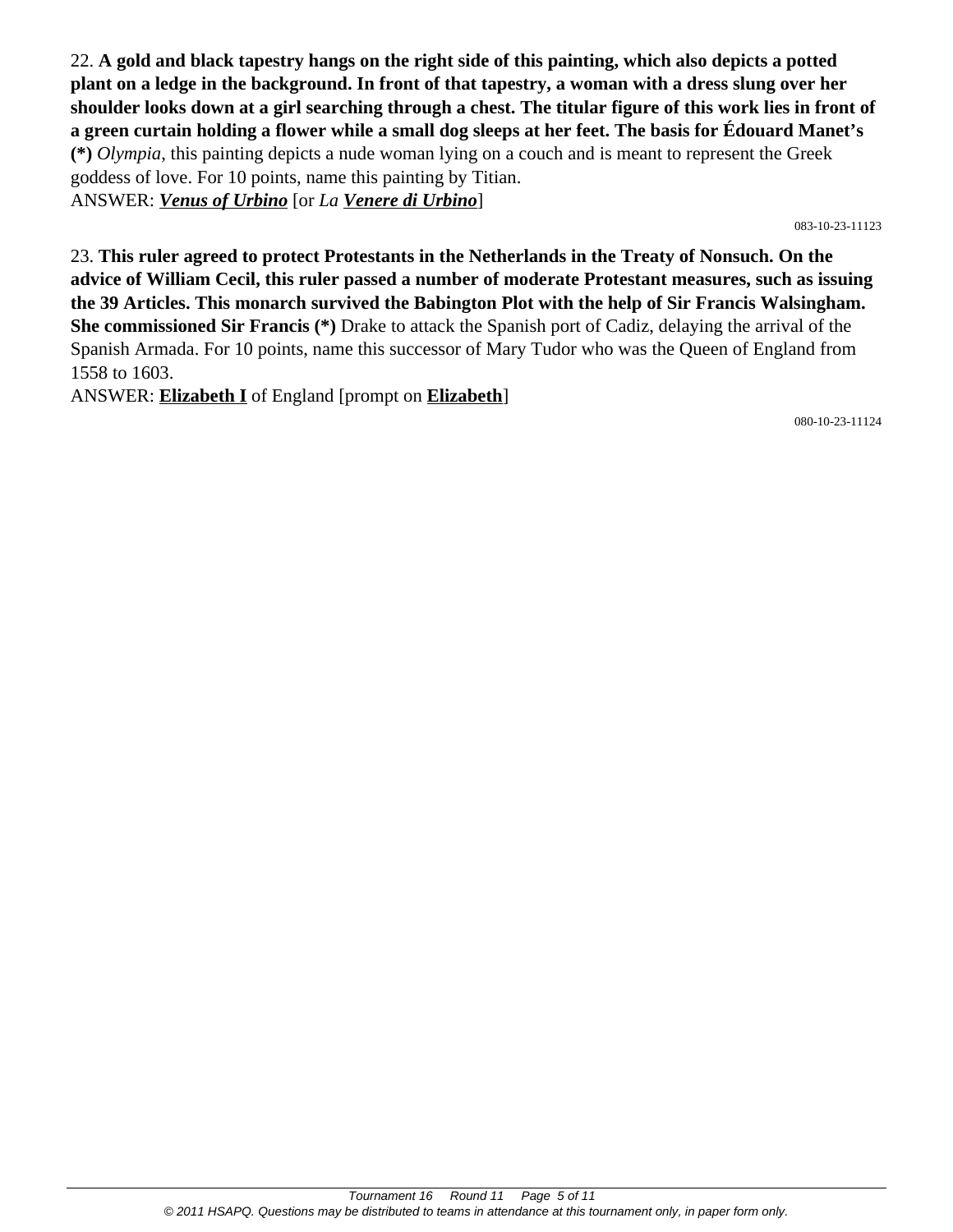

1. This was the bloodiest war in modern South American history. For 10 points each:

[10] Name this war named for one of its belligerents, which consisted of Uruguay, Argentina, and Brazil. ANSWER: War of the **Triple Alliance**

[10] The Triple Alliance fought against this nation, which at the time was led by Francisco Solano López. ANSWER: Republic of **Paraguay** [or Republica del **Paraguay**]

[10] Paraguay also fought in the Chaco War against this country that borders Paraguay to the north. ANSWER: Plurinational State of **Bolivia** [or Estado Plurinacional de **Bolivia**]

024-10-23-11201

2. Name these geologic periods, for 10 points each.

[10] This period followed the Triassic, and the boundary between the two is marked by an extinction event. ANSWER: **Jurassic**

[10] This period followed the Jurassic, and is named for the Latin word for "chalk," because a great deal of chalk was formed during this period.

#### ANSWER: **Cretaceous**

[10] This period of the Paleozoic Era fell between the Silurian and the Carboniferous. It is nicknamed the "Age of Fish."

#### ANSWER: **Devonian**

024-10-23-11202

3. For 10 points each, answer the following about playing a stringed instrument:

[10] For violins and violas, the majority of the playing is done by using this object usually made out of horsehair.

#### ANSWER: **bow**

[10] This substance made from resin is applied to the bow hairs so that the bow can grip and pull the strings, producing sounds.

#### ANSWER: **rosin** [or **colophony**]

[10] Double bass players often employ this technique, which refers to plucking the strings rather than using the bow.

#### ANSWER: **pizzicato**

083-10-23-11203

4. The Jokhang Temple is in this city, and it is the terminus of the highest-altitude railway in the world, completed in 2006. For 10 points each:

[10] Name this city whose name means "place of the gods".

#### ANSWER: **Lhasa**

[10] Lhasa is the capital of this region in southwest China, whose namesake form of Buddhism is led by the Dalai Lama.

### ANSWER: **Tibet**

[10] This other minority Chinese ethnic group is found north of Tibet, in the Xinjiang Autonomous Region. Most of these people are Sufi Muslims.

#### ANSWER: **Uighur** or **Uyghur**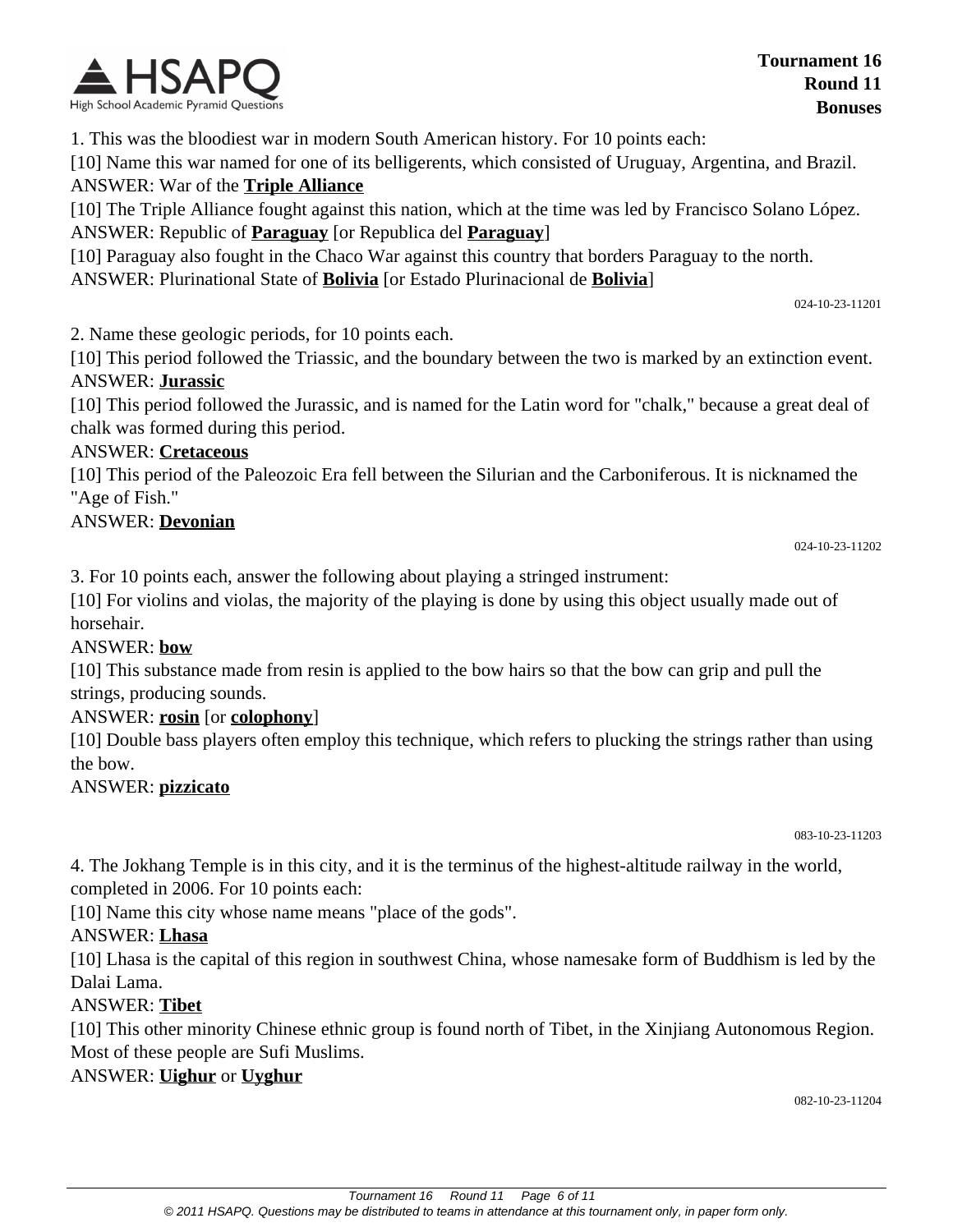5. The same real nobleman who inspired the character of Des Esseintes in Joris-Karl Huysmans's *Against Nature* was the basis for the licentious Baron de Charlus in this series. For 10 points each:

[10] Name this seven-novel cycle which includes *The Guermantes Way* and was inspired by its author's nostalgic remembrance of a madeleine cookie.

ANSWER: *Remembrance of Things Past* [or *À la recherche du temps perdu*; or *In Search of Lost Time*] [10] This French author of *Pleasures and Regrets* wrote *Remembrance of Things Past* from within his cork-lined bedroom.

# ANSWER: Marcel **Proust**

[10] The first volume of *Remembrance of Things Past* is titled for this family, whose members include a cynical financier and, by marriage, the naive beauty Odette de Crecy.

ANSWER: the **Swann**s

019-10-23-11205

6. The existence of these particles would violate Gauss's Law of Magnetism. For 10 points each: [10] Name these hypothetical particles that only contain a north or south pole.

### ANSWER: **magnetic monopole**s

[10] This British scientist claimed that magnetic monopoles could explain the quantization of electric charge. He may be better known for hypothesizing the existence of antimatter.

ANSWER: Paul Adrien Maurice **Dirac**

[10] Some of these theories, such as one proposed by t'Hooft, allow for the existence of magnetic monopoles. These theories attempt to merge the three non-gravitational fundamental forces into a single interaction.

# ANSWER: **Grand Unified Theory** [or **GUT**; or **Grand Unifying Theory**; or **Grand Unification Theory**]

003-10-23-11206

7. This superhero's girlfriend Gwen Stacy may have died from whiplash after he attempted to save her from falling off a bridge. For 10 points each:

[10] Name this superhero who fights Doctor Octopus and the Green Goblin utilizing his web-shooting ability.

# ANSWER: **Spider-Man**

[10] Spider-Man obtained a black suit after he hosted this alien symbiote, who later attached to Eddie Brock. He is known for his long tongue and has many of the same abilities as Spider-Man.

# ANSWER: **Venom**

[10] Another enemy of Spider-Man is this guy, originally the hit man Aleksei Sytsevich. He has very tough skin and is known for charging with the large horn on his head.

ANSWER: **Rhino**

083-10-23-11207

8. This president won the election of 1896 with the help of his friend, Marc Hanna. For 10 points each: [10] Name this president who began the Spanish-American war and was assassinated in 1901 by Leon Czolgosz.

# ANSWER: William **McKinley**

[10] A few days into the Spanish-American War, Commodore George Dewey destroyed nearly the entire Spanish fleet in this battle in the Philippines.

# ANSWER: Battle of **Manila Bay** [or Battle of **Cavite**]

[10] In the lead-up to the war, this Spanish minister to Washington wrote a letter disparaging President McKinley's competence. It got out and riled the American populace.

ANSWER: Enrique Dupuy **de Lome**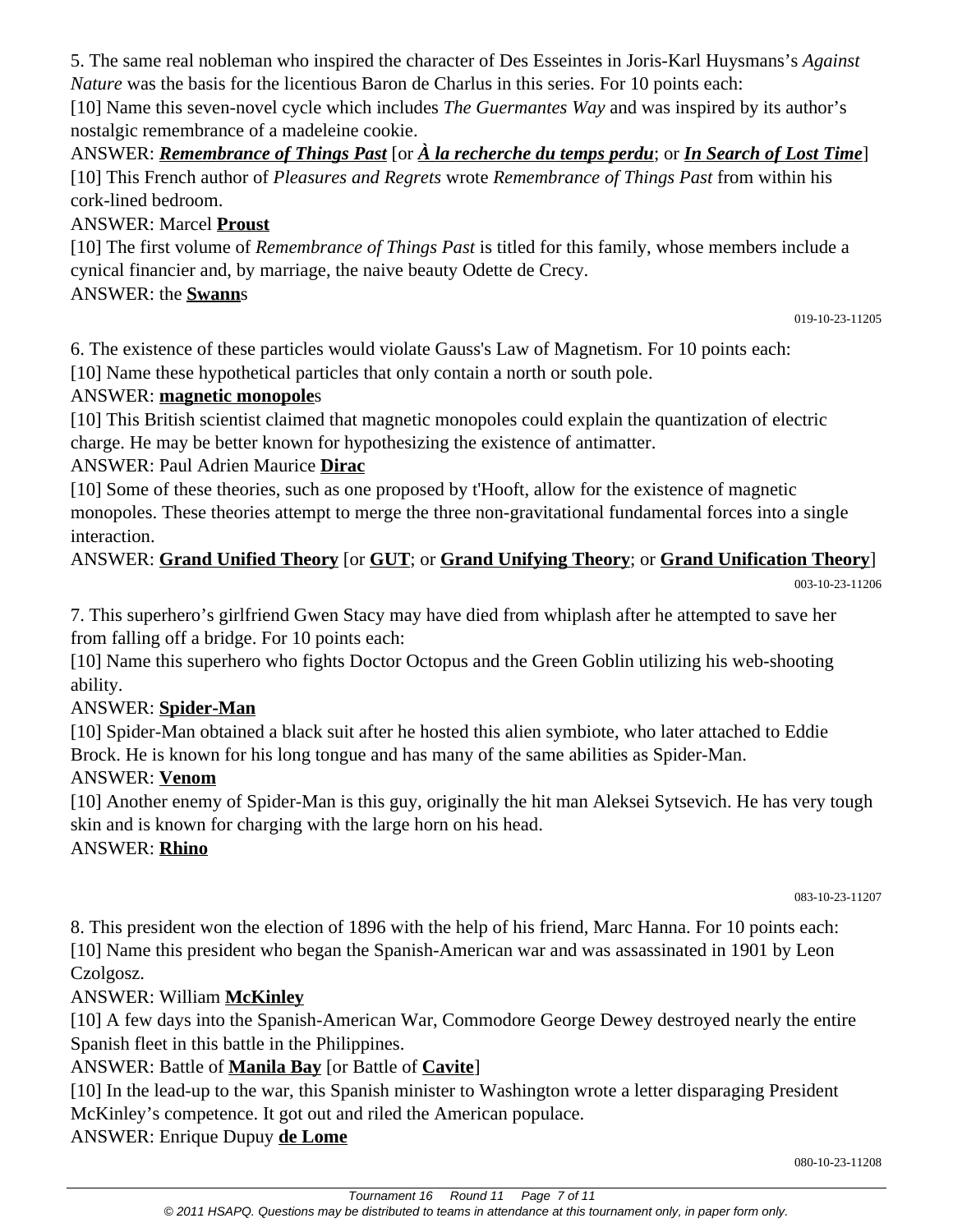9. For 10 points each, name these authors with something in common.

[10] This woman's description of her life as a hostage during King Philip's War is considered a classic captivity narrative.

## ANSWER: Mary White **Rowlandson**

[10] This orator and publisher of the *North Star* chronicled his life on the Lloyd and Covey plantations in several autobiographies, including the *Life and Times* of this man.

ANSWER: Frederick **Douglass** [or Frederick Augustus Washington **Bailey**]

[10] Another captivity narrative was written by Alvar Núñez Cabeza de Vaca, an explorer from this country.

## ANSWER: Kingdom of **Spain** [or **España**]

003-10-23-11209

10. Six of this thinker's works are collected in the *Organon*. For 10 points each:

[10] Name this founder of the Peripatetics and student of Plato.

### ANSWER: **Aristotle** [or **Aristoteles**]

[10] This work by Aristotle considers moral virtue and defines the concept of *phronesis*. It is named after and dedicated to Aristotle's son.

### ANSWER: *Nichomachean Ethics* [or *Ethikon Nikomakheion*]

[10] Central to the *Nichomachean Ethics* is the attainment of this concept, often translated as "happiness" or "fulfillment."

### ANSWER: **eudaimonia**

080-10-23-11210

11. A work titled *The Derelict* was an early study for this painting and the work *After the Hurricane* is believed to show the aftermath of this painting. For 10 points each:

[10] Name this painting which shows a black man in a small boat surrounded by sharks during a storm. ANSWER: *The Gulf Stream*

[10] *The Gulf Stream* was a painting by this American artist who showed a group of children playing outdoors in *Snap-The-Whip*.

# ANSWER: Winslow **Homer**

[10] This other Homer painting shows three boys and a man in a small sail boat called the *Gloucester* as a larger boat is seen in the right background. It is often compared to *The Gulf Stream*. ANSWER: *Breezing Up (A Fair Wind)*

064-10-23-11211

12. He reworked his earlier song "Mentia l'avviso" into the aria "Donna non vidi mai" for his opera *Manon Lescaut.* For 10 points each:

[10] Name this composer of *La Boheme, Madame Butterfly,* and *Tosca.*

ANSWER: Giacomo Antonio Domenico Michele Secondo Maria **Puccini**

[10] Franco Alfano completed this Puccini opera about a mysterious prince trying to solve the riddles of a Chinese princess. Arturo Toscanini notably stopped conducting during its premiere.

### ANSWER: *Turandot*

[10] In *Turandot*, this is the name of the prince who is attempting to gain the love of Turandot. He sings the aria "Nessun Dorma," which proclaims that "no one is sleeping."

### ANSWER: Prince **Calaf**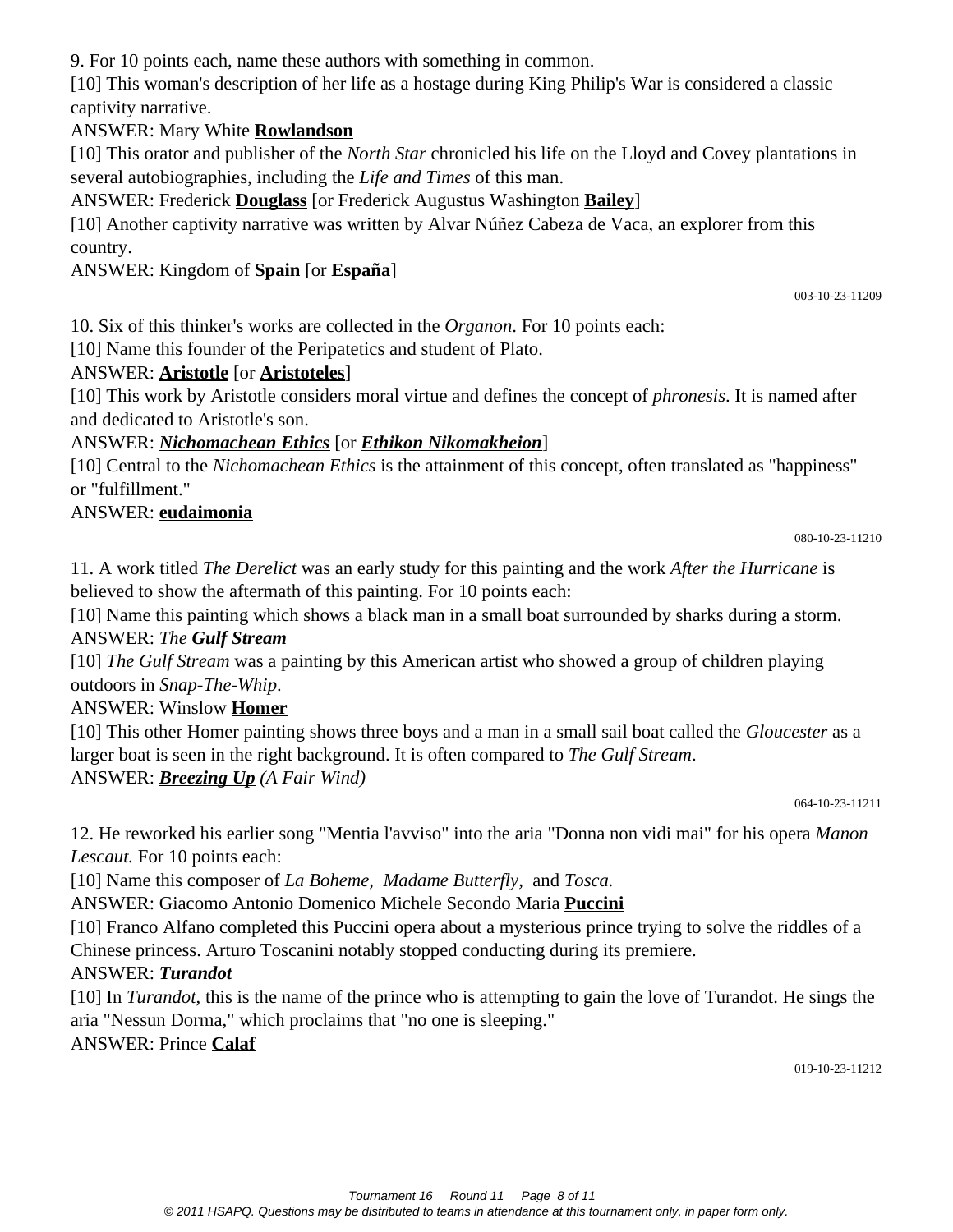13. The immediate cause of this event was an attempt by Charles X to dissolve the Chamber of Deputies. For 10 points each:

[10] Name this 1830 event in which Charles X was overthrown.

ANSWER: **July Revolution** [accept equivalents mentioning **July**]

[10] The July Revolution placed this "citizen-king" of the House of Orleans on the throne. He lasted until he, too, was overthrown in 1848.

### ANSWER: **Louis-Philippe**

[10] A Russian plan to use troops from this country to put down the July Revolution was the immediate cause of the November Revolution led by Piotr Wysocki.

ANSWER: Republic of **Poland** [or Rzeczpospolita **Polska**]

003-10-23-11213

14. This work takes place in Moulmein and is narrated by a man who is largely disrespected. For 10 points each:

[10] Name this short story in which a police officer uses a .44 caliber Winchester to kill the title animal while in Burma.

### ANSWER: "**Shooting an Elephant**"

[10] "Shooting an Elephant" was a work by this author who further discussed British imperialism in his novel *Burmese Days*.

### ANSWER: George **Orwell** [or Eric Arthur **Blair**]

[10] Orwell also wrote this allegorical novella whose characters include the pigs Snowball and Napoleon.

### ANSWER: *Animal Farm*

064-10-23-11214

15. The first contents of this book were revealed by the angel Gabriel at the cave of Hira. For 10 points each:

[10] Name this holiest book of Islam.

### ANSWER: **Qur'an** [or **Koran**]

[10] The Qur'an is divided into 114 of these chapters, usually classified as either Meccan or Medinan. ANSWER: **Sura**s

[10] These sayings or actions of the prophet are significant but bear less weight than the Qur'an. They're importance is measured by chains of significance called isnads.

### ANSWER: **hadith**s

015-10-23-11215

16. The faces of platonic solids must be instances of these. For 10 points each:

[10] Name these polygons where the sides are all of the same length and the angles all share equal measure. ANSWER: **regular** polygon

[10] This term refers to the line connecting the center of a regular polygon to the middle of a side.

### ANSWER: **apothem**

[10] The symmetry of a regular polygon can be described by the dihedral class of these objects. They are a set with an operation under which the set is closed, associative, and invertible.

### ANSWER: **group**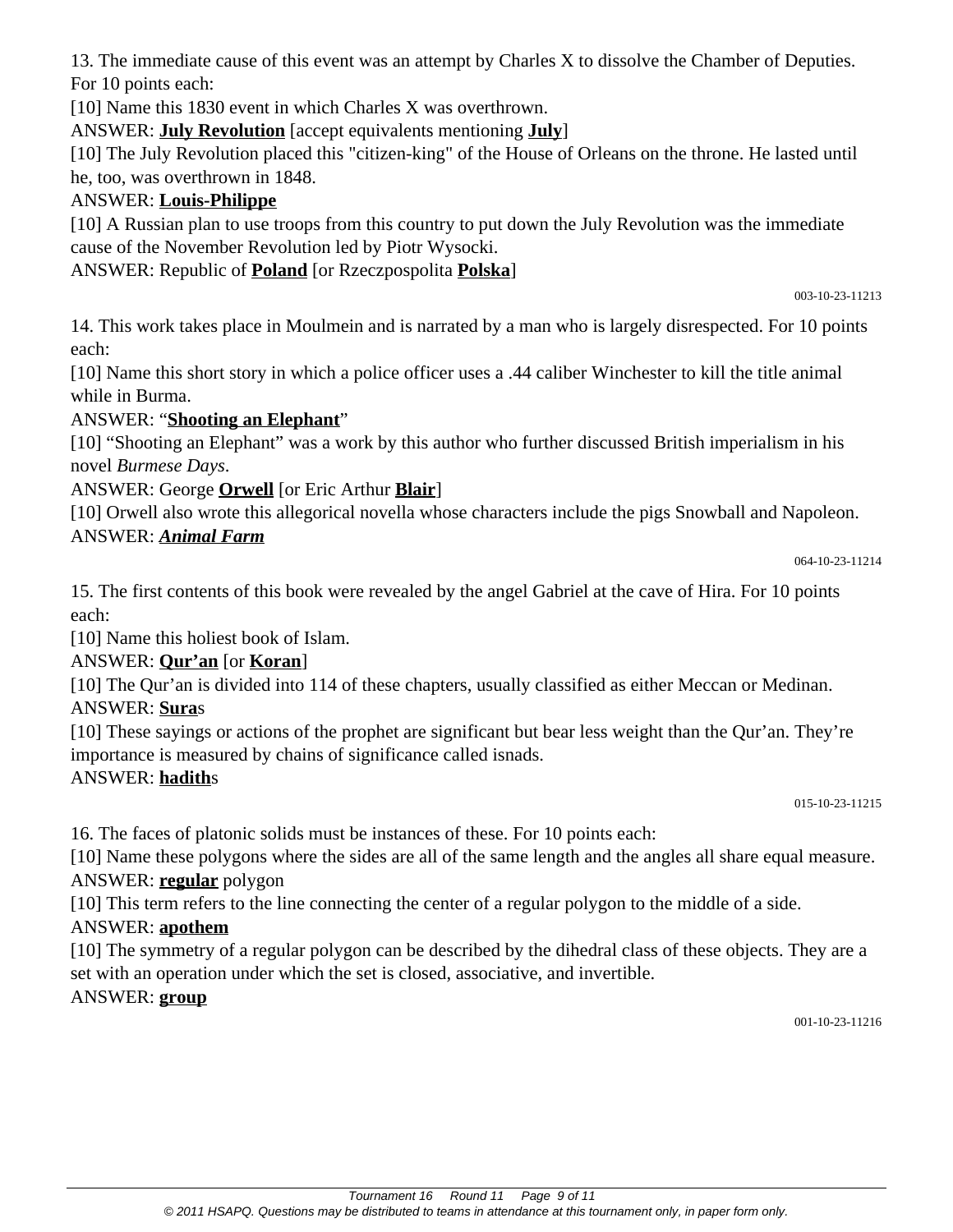17. This economic policy was often associated with the French minister Jean-Baptiste Colbert, and was dominant throughout Europe in the 17th century. For 10 points each:

[10] Name this protectionist economic theory which stressed the importance of national exports, and of acquiring gold and silver.

# ANSWER: **mercantilism**

[10] Mercantilism was attacked by this economist, who used a pin factory to illustrate the division of labor in his *The Wealth of Nations*.

# ANSWER: Adam **Smith**

[10] One major problem with mercantilism was its ignorance of this trade-justifying principle, which refers to the ability of one party to produce a good at a lower opportunity cost than others.

# ANSWER: **comparative advantage**

18. One character in this work criticizes a portrait of Goethe drawn by his friend's wife. For 10 points each:

[10] Name this novel describing the animal-like tendencies of its protagonist Harry Haller.

# ANSWER: *Steppenwolf*

[10] *Steppenwolf* is a novel by this author who wrote of a traveling Indian and his companion Govinda in *Siddhartha* and who also wrote *The Glass Bead Game*.

# ANSWER: Herman **Hesse**

[10] This other Hesse novel was written under the pseudonym Emil Sinclair, which is also the name of the protagonist who falls for Frau Eva, the mother of the title character.

# ANSWER: *Demian*

064-10-23-11218

082-10-23-11217

19. For 10 points each, answer the following about meiosis in females.

[10] In mammalian females, this first stage of meiosis begins before the female is even born. This process includes the formation of tetrads of homologous chromosomes.

ANSWER: **prophase I** [do not accept or prompt on "prophase" by itself]

[10] The product of meiosis in females is this female sex gamete, which is fertilized by a sperm during sexual reproduction.

# ANSWER: **egg**s [or **ovum**; or **ova**]

[10] In addition to the ovum, three of these structures are formed. Because they consist of a nucleus with very little cytoplasm, they quickly die off.

# ANSWER: **polar body**

003-10-23-11219

20. The Soviet Union underwent a series of reforms in the 1980's. For 10 points each:

[10] The reforms took place under the leadership of this man, the final premier of the Soviet Union.

# ANSWER: Mikhail Sergeyevich **Gorbachev**

[10] The two main Soviet attempts at reform were perestroika and this policy, Russian for "openness", which granted greater freedom of speech and more government transparency.

# ANSWER: **glasnost**

[10] While premier, Gorbachev abandoned this policy of Soviet interference against a nation moving away from socialism. It was named after a former Soviet premier and was used to justify Soviet intervention during Prague Spring.

ANSWER: **Brezhnev** doctrine